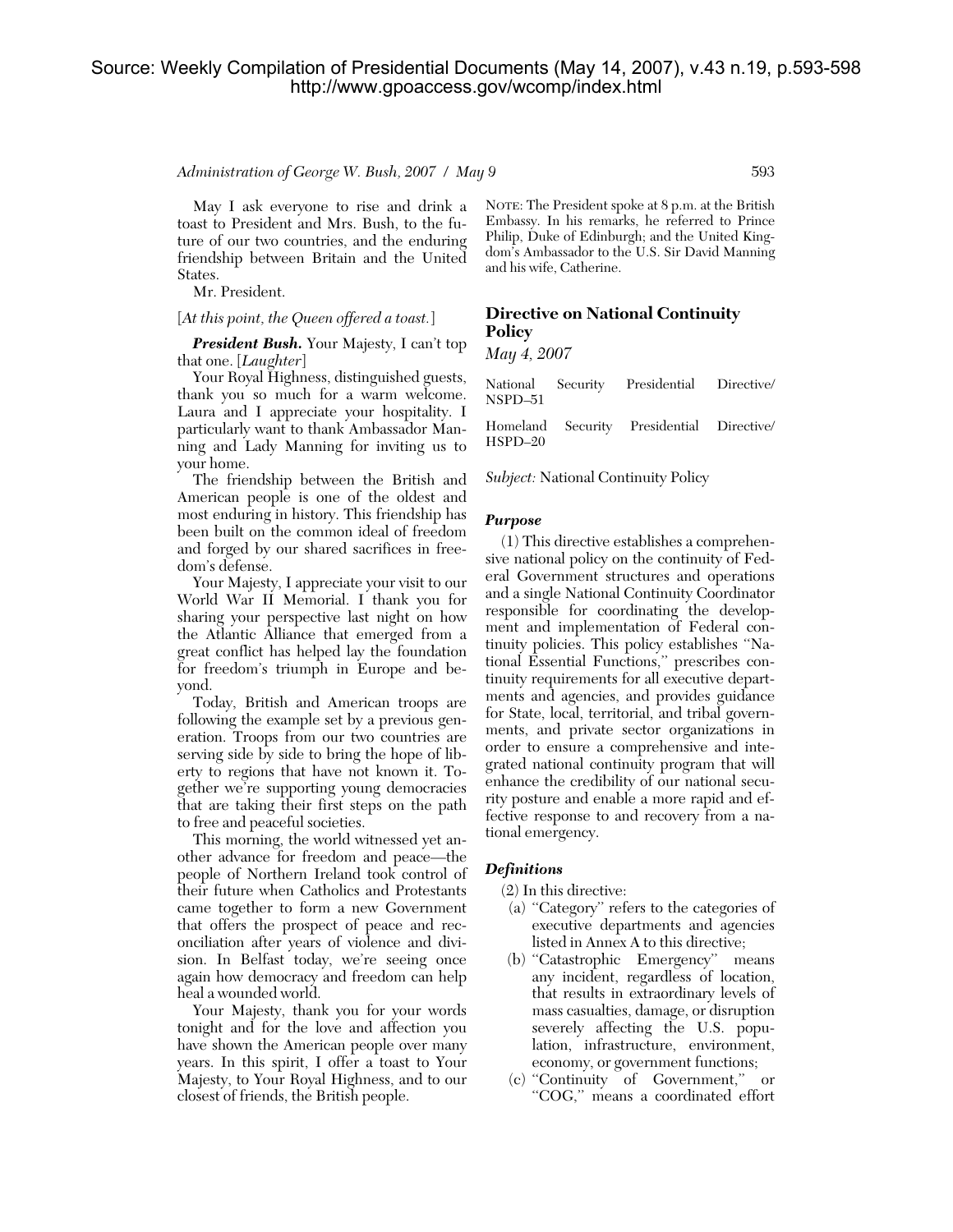within the Federal Government's executive branch to ensure that National Essential Functions continue to be performed during a Catastrophic Emergency;

- (d) ''Continuity of Operations,'' or ''COOP,'' means an effort within individual executive departments and agencies to ensure that Primary Mission-Essential Functions continue to be performed during a wide range of emergencies, including localized acts of nature, accidents, and technological or attack-related emergencies;
- (e) ''Enduring Constitutional Government," or "ECG," means a cooperative effort among the executive, legislative, and judicial branches of the Federal Government, coordinated by the President, as a matter of comity with respect to the legislative and judicial branches and with proper respect for the constitutional separation of powers among the branches, to preserve the constitutional framework under which the Nation is governed and the capability of all three branches of government to execute constitutional responsibilities and provide for orderly succession, appropriate transition of leadership, and interoperability and support of the National Essential Functions during a catastrophic emergency;
- (f) ''Executive Departments and Agencies'' means the executive departments enumerated in 5 U.S.C. 101, independent establishments as defined by  $5 \text{ U.S.C. } 104(1)$ , Government corporations as defined by 5 U.S.C. 103(1), and the United States Postal Service;
- (g) ''Government Functions'' means the collective functions of the heads of executive departments and agencies as defined by statute, regulation, presidential direction, or other legal authority, and the functions of the legislative and judicial branches;
- (h) ''National Essential Functions,'' or ''NEFs,'' means that subset of Government Functions that are necessary to lead and sustain the Nation during

594 *May 9 / Administration of George W. Bush, 2007* 

a catastrophic emergency and that, therefore, must be supported through COOP and COG capabilities; and

(i) ''Primary Mission Essential Functions,'' or ''PMEFs,'' means those Government Functions that must be performed in order to support or implement the performance of NEFs before, during, and in the aftermath of an emergency.

## *Policy*

(3) It is the policy of the United States to maintain a comprehensive and effective continuity capability composed of Continuity of Operations and Continuity of Government programs in order to ensure the preservation of our form of government under the Constitution and the continuing performance of National Essential Functions under all conditions.

### *Implementation Actions*

(4) Continuity requirements shall be incorporated into daily operations of all executive departments and agencies. As a result of the asymmetric threat environment, adequate warning of potential emergencies that could pose a significant risk to the homeland might not be available, and therefore all continuity planning shall be based on the assumption that no such warning will be received. Emphasis will be placed upon geographic dispersion of leadership, staff, and infrastructure in order to increase survivability and maintain uninterrupted Government Functions. Risk management principles shall be applied to ensure that appropriate operational readiness decisions are based on the probability of an attack or other incident and its consequences.

(5) The following NEFs are the foundation for all continuity programs and capabilities and represent the overarching responsibilities of the Federal Government to lead and sustain the Nation during a crisis, and therefore sustaining the following NEFs shall be the primary focus of the Federal Government leadership during and in the aftermath of an emergency that adversely affects the performance of Government Functions:

(a) Ensuring the continued functioning of our form of government under the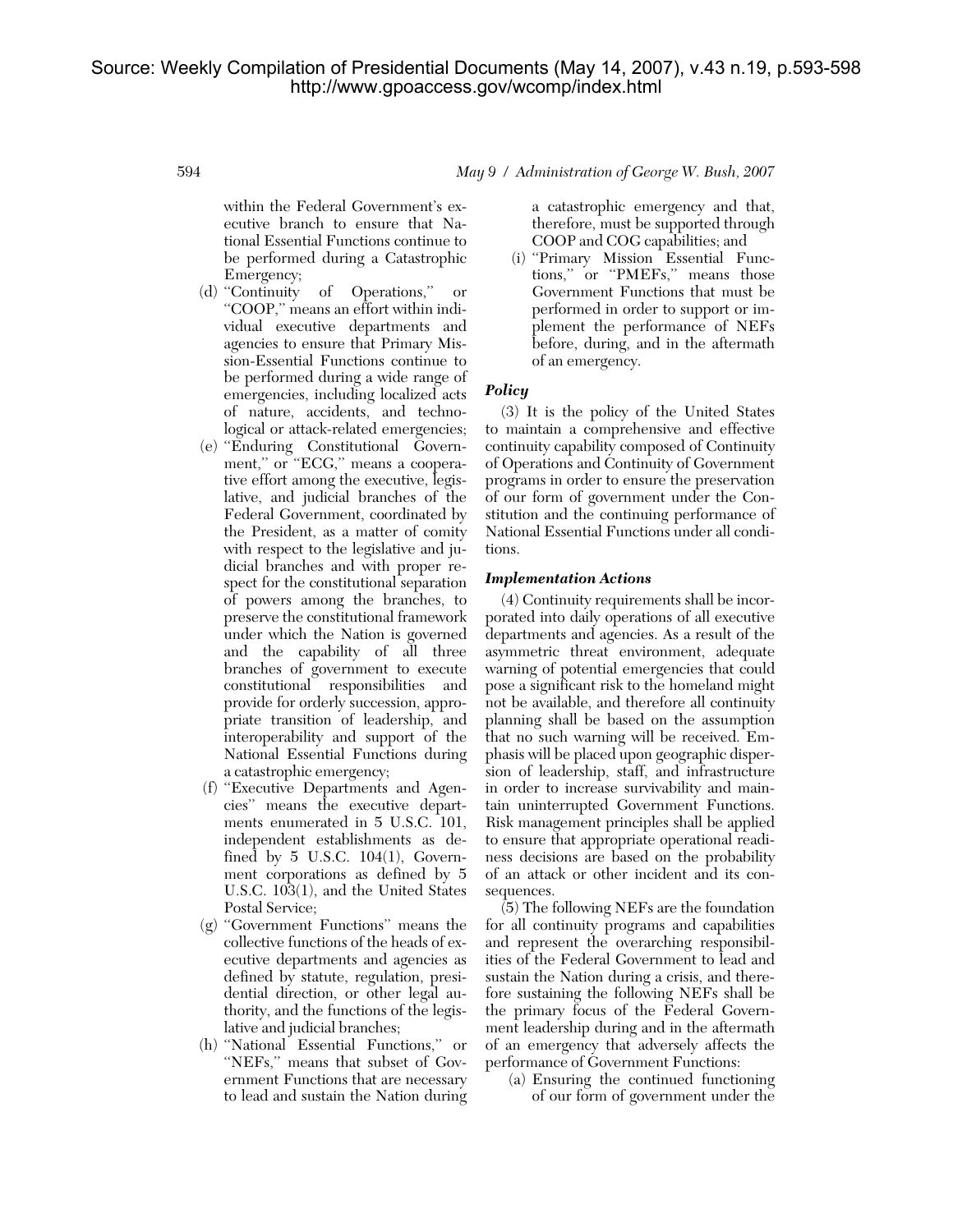*Administration of George W. Bush, 2007 / May 9* 595

Constitution, including the functioning of the three separate branches of government;

- (b) Providing leadership visible to the Nation and the world and maintaining the trust and confidence of the American people;
- (c) Defending the Constitution of the United States against all enemies, foreign and domestic, and preventing or interdicting attacks against the United States or its people, property, or interests;
- (d) Maintaining and fostering effective relationships with foreign nations;
- (e) Protecting against threats to the homeland and bringing to justice perpetrators of crimes or attacks against the United States or its people, property, or interests;
- (f) Providing rapid and effective response to and recovery from the domestic consequences of an attack or other incident;
- (g) Protecting and stabilizing the Nation's economy and ensuring public confidence in its financial systems; and
- (h) Providing for critical Federal Government services that address the national health, safety, and welfare needs of the United States.

(6) The President shall lead the activities of the Federal Government for ensuring constitutional government. In order to advise and assist the President in that function, the Assistant to the President for Homeland Security and Counterterrorism (APHS/CT) is hereby designated as the National Continuity Coordinator. The National Continuity Coordinator, in coordination with the Assistant to the President for National Security Affairs (APNSA), without exercising directive authority, shall coordinate the development and implementation of continuity policy for executive departments and agencies. The Continuity Policy Coordination Committee (CPCC), chaired by a Senior Director from the Homeland Security Council staff, designated by the National Continuity Coordinator, shall be the main day-to-day forum for such policy coordination.

(7) For continuity purposes, each executive department and agency is assigned to a category in accordance with the nature and characteristics of its national security roles and responsibilities in support of the Federal Government's ability to sustain the NEFs. The Secretary of Homeland Security shall serve as the President's lead agent for coordinating overall continuity operations and activities of executive departments and agencies, and in such role shall perform the responsibilities set forth for the Secretary in sections 10 and 16 of this directive.

(8) The National Continuity Coordinator, in consultation with the heads of appropriate executive departments and agencies, will lead the development of a National Continuity Implementation Plan (Plan), which shall include prioritized goals and objectives, a concept of operations, performance metrics by which to measure continuity readiness, procedures for continuity and incident management activities, and clear direction to executive department and agency continuity coordinators, as well as guidance to promote interoperability of Federal Government continuity programs and procedures with State, local, territorial, and tribal governments, and private sector owners and operators of critical infrastructure, as appropriate. The Plan shall be submitted to the President for approval not later than 90 days after the date of this directive.

(9) Recognizing that each branch of the Federal Government is responsible for its own continuity programs, an official designated by the Chief of Staff to the President shall ensure that the executive branch's COOP and COG policies in support of ECG efforts are appropriately coordinated with those of the legislative and judicial branches in order to ensure interoperability and allocate national assets efficiently to maintain a functioning Federal Government.

(10) Federal Government COOP, COG, and ECG plans and operations shall be appropriately integrated with the emergency plans and capabilities of State, local, territorial, and tribal governments, and private sector owners and operators of critical infrastructure, as appropriate, in order to promote interoperability and to prevent redundancies and conflicting lines of authority. The Secretary of Homeland Security shall coordinate the integration of Federal continuity plans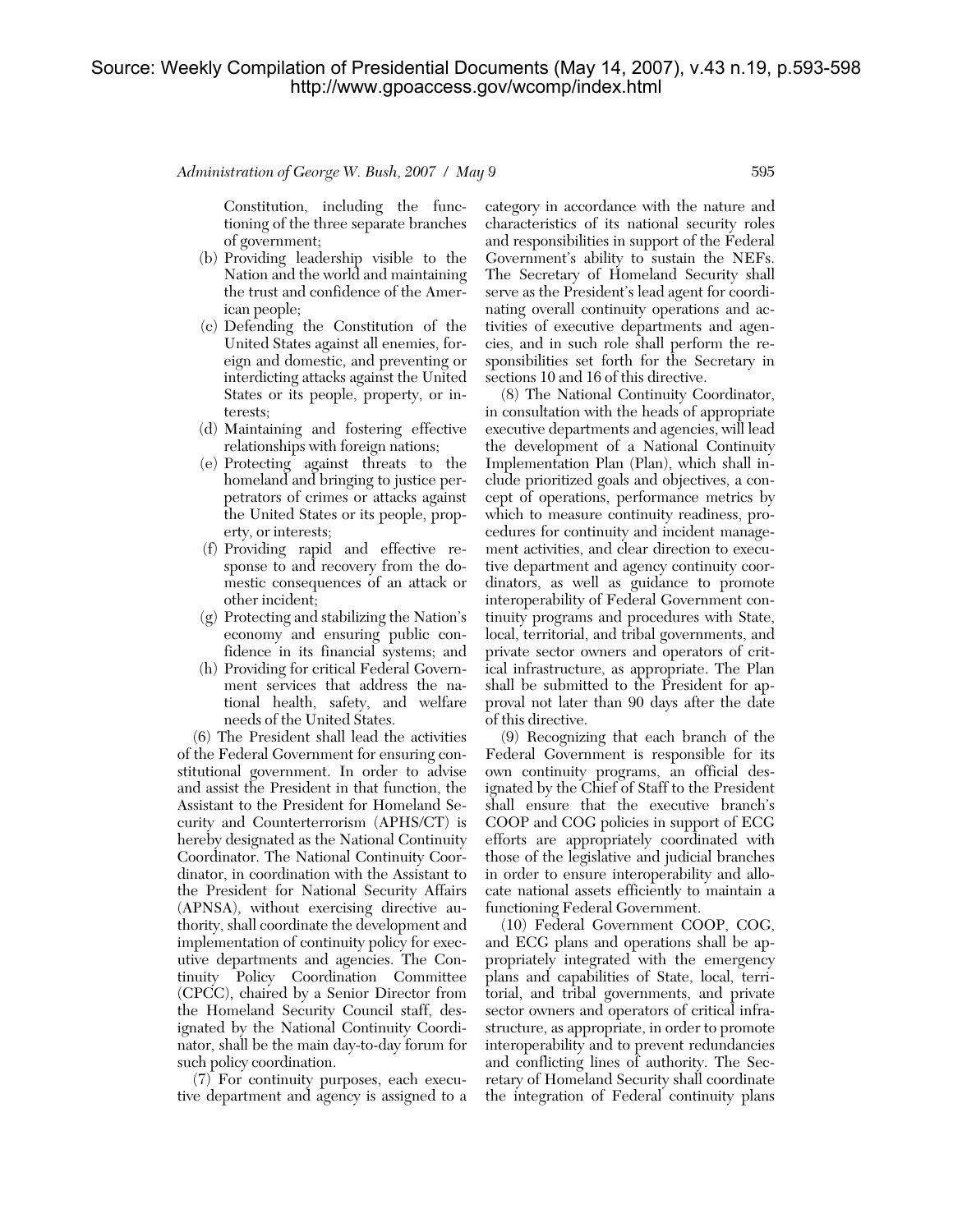and operations with State, local, territorial, and tribal governments, and private sector owners and operators of critical infrastructure, as appropriate, in order to provide for the delivery of essential services during an emergency.

(11) Continuity requirements for the Executive Office of the President (EOP) and executive departments and agencies shall include the following:

- (a) The continuation of the performance of PMEFs during any emergency must be for a period up to 30 days or until normal operations can be resumed, and the capability to be fully operational at alternate sites as soon as possible after the occurrence of an emergency, but not later than 12 hours after COOP activation;
- (b) Succession orders and pre-planned devolution of authorities that ensure the emergency delegation of authority must be planned and documented in advance in accordance with applicable law;
- (c) Vital resources, facilities, and records must be safeguarded, and official access to them must be provided;
- (d) Provision must be made for the acquisition of the resources necessary for continuity operations on an emergency basis;
- (e) Provision must be made for the availability and redundancy of critical communications capabilities at alternate sites in order to support connectivity between and among key government leadership, internal elements, other executive departments and agencies, critical partners, and the public;
- (f) Provision must be made for reconstitution capabilities that allow for recovery from a catastrophic emergency and resumption of normal operations; and
- (g) Provision must be made for the identification, training, and preparedness of personnel capable of relocating to alternate facilities to support the continuation of the performance of PMEFs.

596 *May 9 / Administration of George W. Bush, 2007* 

(12) In order to provide a coordinated response to escalating threat levels or actual emergencies, the Continuity of Government Readiness Conditions (COGCON) system establishes executive branch continuity program readiness levels, focusing on possible threats to the National Capital Region. The President will determine and issue the COGCON Level. Executive departments and agencies shall comply with the requirements and assigned responsibilities under the COGCON program. During COOP activation, executive departments and agencies shall report their readiness status to the Secretary of Homeland Security or the Secretary's designee.

(13) The Director of the Office of Management and Budget shall:

- (a) Conduct an annual assessment of executive department and agency continuity funding requests and performance data that are submitted by executive departments and agencies as part of the annual budget request process, in order to monitor progress in the implementation of the Plan and the execution of continuity budgets;
- (b) In coordination with the National Continuity Coordinator, issue annual continuity planning guidance for the development of continuity budget requests; and
- (c) Ensure that heads of executive departments and agencies prioritize budget resources for continuity capabilities, consistent with this directive.

(14) The Director of the Office of Science and Technology Policy shall:

- (a) Define and issue minimum requirements for continuity communications for executive departments and agencies, in consultation with the APHS/ CT, the APNSA, the Director of the Office of Management and Budget, and the Chief of Staff to the President;
- (b) Establish requirements for, and monitor the development, implementation, and maintenance of, a comprehensive communications architecture to integrate continuity components, in consultation with the APHS/ CT, the APNSA, the Director of the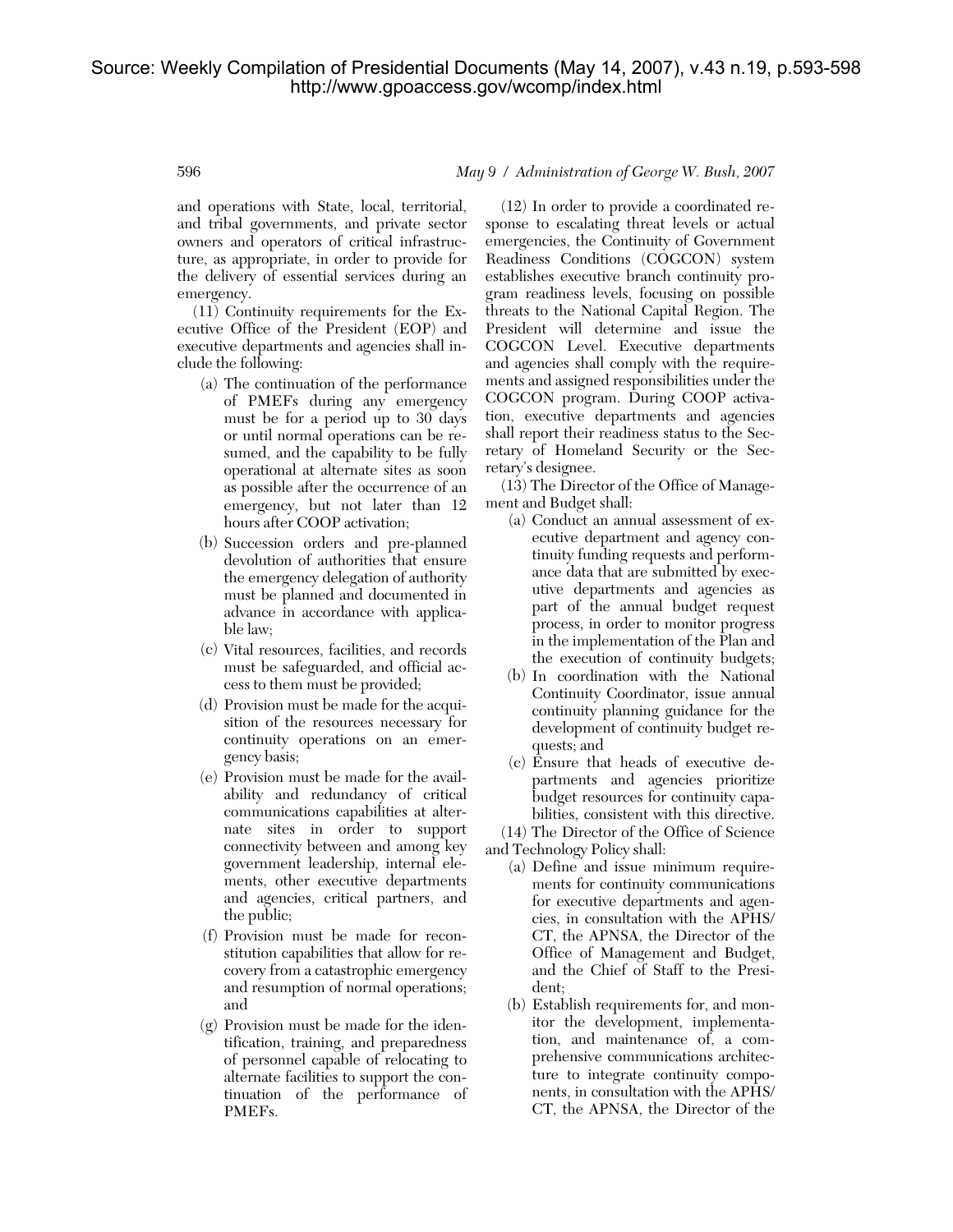*Administration of George W. Bush, 2007 / May 9* 597

Office of Management and Budget, and the Chief of Staff to the President; and

(c) Review quarterly and annual assessments of continuity communications capabilities, as prepared pursuant to section 16(d) of this directive or otherwise, and report the results and recommended remedial actions to the National Continuity Coordinator.

(15) An official designated by the Chief of Staff to the President shall:

- (a) Advise the President, the Chief of Staff to the President, the APHS/CT, and the APNSA on COGCON operational execution options; and
- (b) Consult with the Secretary of Homeland Security in order to ensure synchronization and integration of continuity activities among the four categories of executive departments and agencies.

(16) The Secretary of Homeland Security shall:

- (a) Coordinate the implementation, execution, and assessment of continuity operations and activities;
- (b) Develop and promulgate Federal Continuity Directives in order to establish continuity planning requirements for executive departments and agencies;
- (c) Conduct biennial assessments of individual department and agency continuity capabilities as prescribed by the Plan and report the results to the President through the APHS/CT;
- (d) Conduct quarterly and annual assessments of continuity communications capabilities in consultation with an official designated by the Chief of Staff to the President;
- (e) Develop, lead, and conduct a Federal continuity training and exercise program, which shall be incorporated into the National Exercise Program developed pursuant to Homeland Security Presidential Directive–8 of December 17, 2003 (''National Preparedness''), in consultation with an official designated by the Chief of Staff to the President;
- (f) Develop and promulgate continuity planning guidance to State, local, territorial, and tribal governments, and private sector critical infrastructure owners and operators;
- (g) Make available continuity planning and exercise funding, in the form of grants as provided by law, to State, local, territorial, and tribal governments, and private sector critical infrastructure owners and operators; and
- (h) As Executive Agent of the National Communications System, develop, implement, and maintain a comprehensive continuity communications architecture.

(17) The Director of National Intelligence, in coordination with the Attorney General and the Secretary of Homeland Security, shall produce a biennial assessment of the foreign and domestic threats to the Nation's continuity of government.

(18) The Secretary of Defense, in coordination with the Secretary of Homeland Security, shall provide secure, integrated, Continuity of Government communications to the President, the Vice President, and, at a minimum, Category I executive departments and agencies.

(19) Heads of executive departments and agencies shall execute their respective department or agency COOP plans in response to a localized emergency and shall:

- (a) Appoint a senior accountable official, at the Assistant Secretary level, as the Continuity Coordinator for the department or agency;
- (b) Identify and submit to the National Continuity Coordinator the list of PMEFs for the department or agency and develop continuity plans in support of the NEFs and the continuation of essential functions under all conditions;
- (c) Plan, program, and budget for continuity capabilities consistent with this directive;
- (d) Plan, conduct, and support annual tests and training, in consultation with the Secretary of Homeland Security,